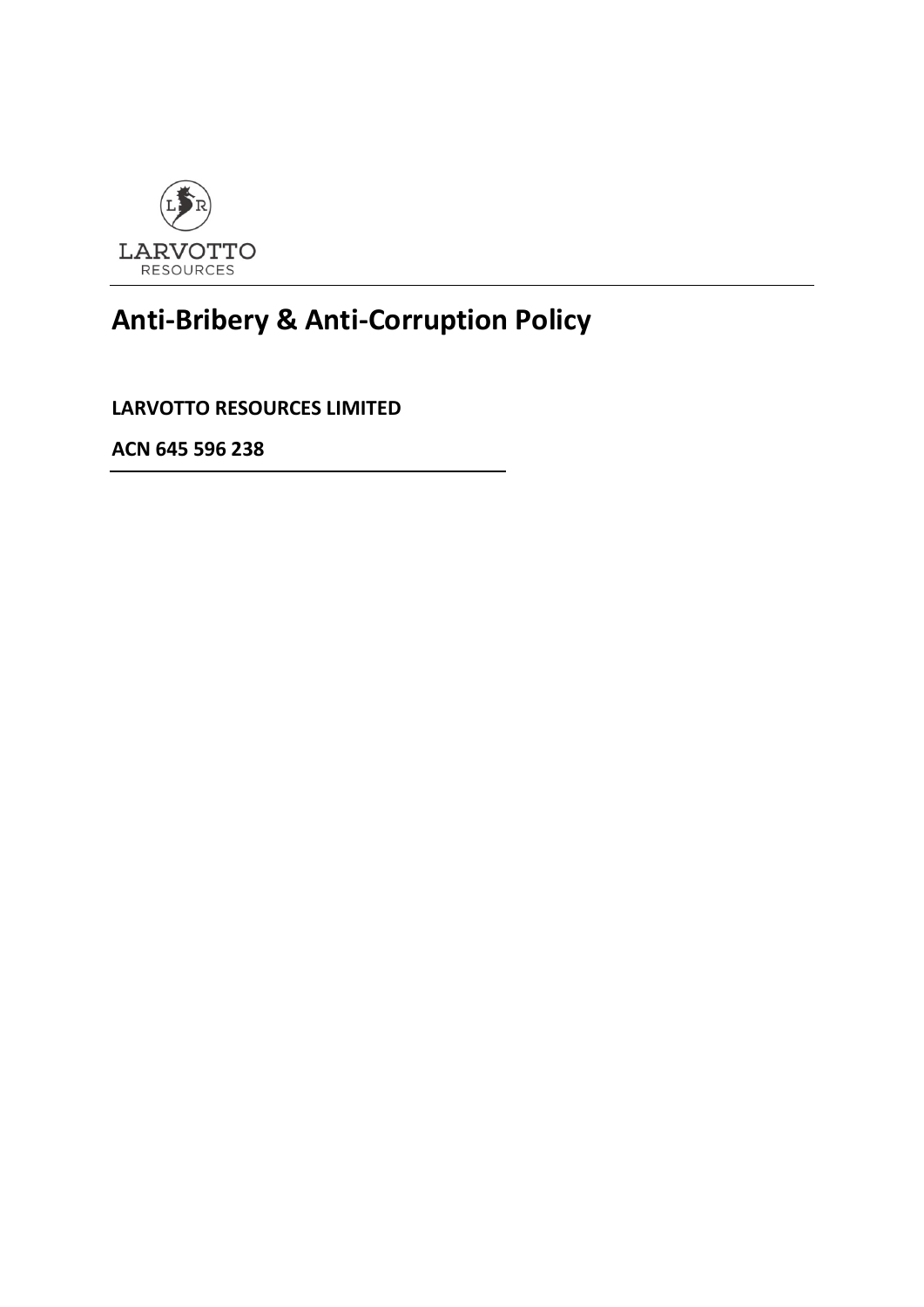## **1. Background**

The Company is committed to conducting all of its business activities fairly, honestly with integrity, and in compliance with all applicable laws, rules and regulations. Its Board, management and employees are dedicated to high ethical standards and recognise and support the Company's commitment to compliance with these standards.

In particular, the Company is committed to preventing any form of Corruption and Bribery and to upholding all laws relevant to these issues, including the Anti-Corruption Legislation. In order to support this commitment, the Company has adopted this Anti-Bribery and Anti-Corruption Policy (**ABC Policy**) to ensure that it has effective procedures in place to prevent Corruption and Bribery.

This ABC Policy applies globally. To the extent that local laws, codes of conduct or other regulations (Local Laws) in any countries are more rigorous or restrictive than this ABC Policy, those Local Laws should be followed by any subsidiary operating in that country. Where a country has specific bribery and corruption Local Laws which are less rigorous than this ABC Policy, this ABC Policy prevails. The Company may, from time to time, provide country-specific directions for subsidiaries operating in countries outside of Australia.

This ABC Policy sets out the Company's requirements in relation to interactions with Officials and Third Parties. This ABC Policy does not prohibit interactions with Officials, rather it forbids corrupt interactions with those individuals.

In this ABC Policy, references to the Company includes references to the Company and all of its subsidiaries.

#### **2. Definitions**

In this ABC Policy the following words or phrases mean the following:

**Anti-Corruption Legislation** includes many laws such as the *Criminal Code Act 1995* (*Cth*), the *Foreign Corrupt Practices Act (FCPA) (US)* and any applicable anti-corruption laws and regulations applicable to the location in which the Company operates.

**Bribery** is the act of offering, promising, giving or accepting a benefit with the intention of influencing a person who is otherwise expected to act in good faith or in an impartial manner, to do or omit to do anything in the performance of their role or function, in order to provide the Company with business or a business advantage that is not legitimately due (whether in respect of an interaction with an Official or any commercial transaction in the private sector).

**Business Associates** means third party companies and individuals (such as joint venture partners, consultants and agents) acting on the Company's behalf, whether directly or indirectly, by representing the Company's interests to foreign governments in relation to international business development or retention of business opportunities.

**Corruption** is the abuse of entrusted power for private gain.

**Facilitation Payment** means payments of nominal amounts or other inducement made to persons in order to secure or expedite the performance of a Government Official's routine governmental duties or actions.

**Gifts, Entertainment and Hospitality** includes the receipt or offer of presents, meals or tokens of appreciation and gratitude or invitations to events, functions, or other social gatherings, in connection with matters related to the Company's business unless they: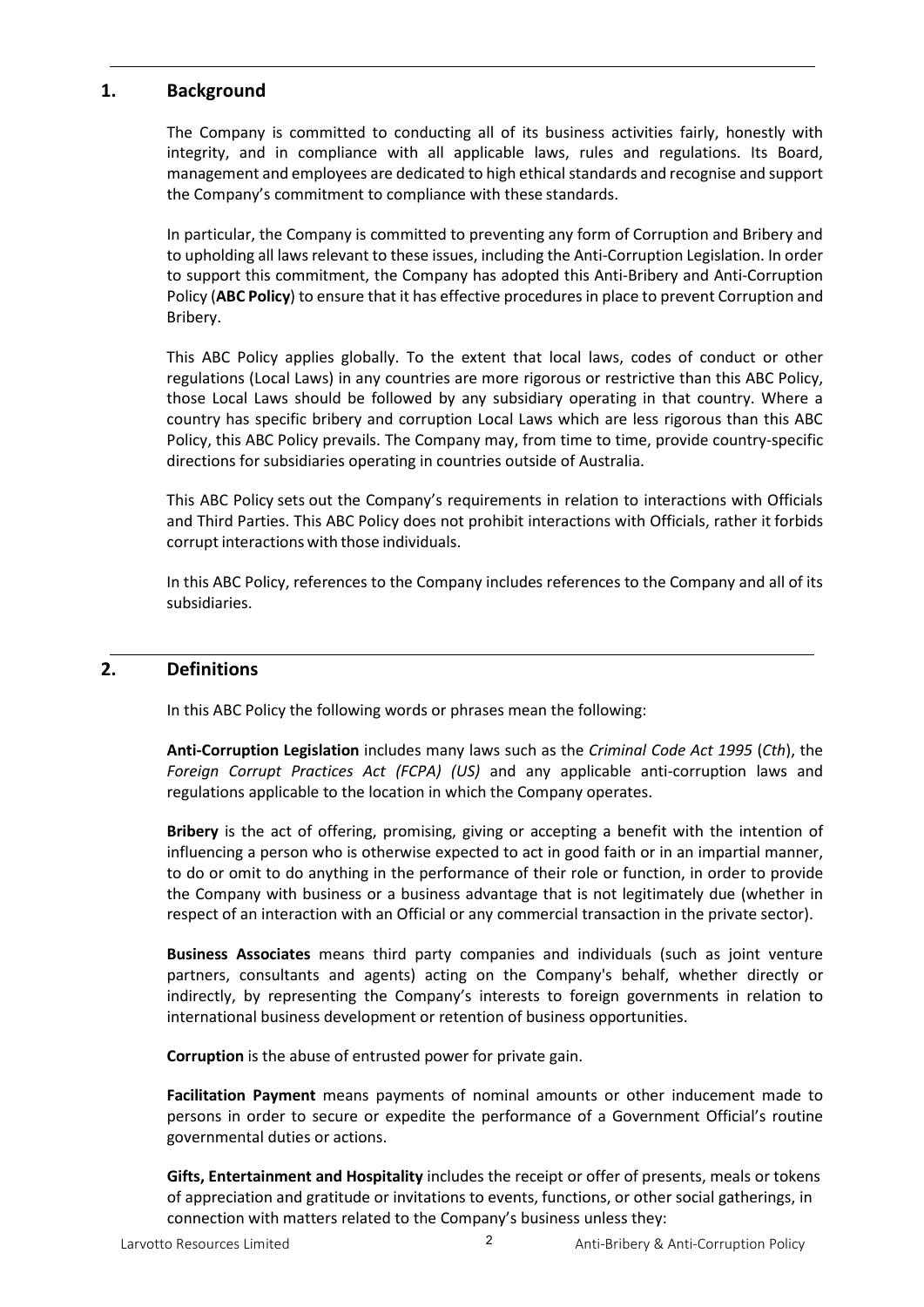- (a) fall within reasonable bounds of value and occurrence;
- (b) do not influence, or are not perceived to influence, objective business judgement; and
- (c) are not prohibited or limited by applicable laws or applicable industry codes.

#### **Government Official** means:

- (a) any politician, political party, party official or candidate of political office;
- (b) any official or employee of a domestic or foreign government (whether national, state/provincial or local) or agency, department or instrumentality of any domestic or foreign government or any government-owned or controlled entity (including stateowned enterprises);
- (c) any official or employee of any public international organisation;
- (d) any person acting in a private or public official function or capacity for such domestic or foreign government, agency, instrumentality, entity or organisation;
- (e) any person who holds or performs the duties of any appointment created by custom or convention or who otherwise acts in an official capacity (including, some indigenous or tribal leaders who are authorised and empowered to act on behalf of the relevant group of indigenous peoples and members of royal families);
- (f) any person who holds themselves out to be an authorised intermediary of a government official.

**Item of Value** includes, amongst other things, cash, travel, meals, Gifts, Entertainment and Hospitality, other tangible or intangible benefits or anything of value.

**Money-laundering** means the process by which a person or entity conceals the existence of an illegal source of income and then disguises that income to make it appear legitimate.

**Official** means a Government Official, political party, official or officer of a political party or candidate for political office.

**Personnel** means all persons acting (whether authorised or unauthorised) on behalf of the Company at all levels, including officers, directors, temporary staff, contractors, consultants and employees of the Company.

**Secret Commissions** means offering or giving a commission to an agent or representative of another person that is not disclosed by that agent or representative to their principal to induce or influence the conduct of the principal's business.

**Secure an improper advantage** includes obtaining any commercial or financial benefit.

**Third Party** means any individual or organisation other than Officials, with whom Personnel come into contact during the course of their employment or business relationships associated with the Company.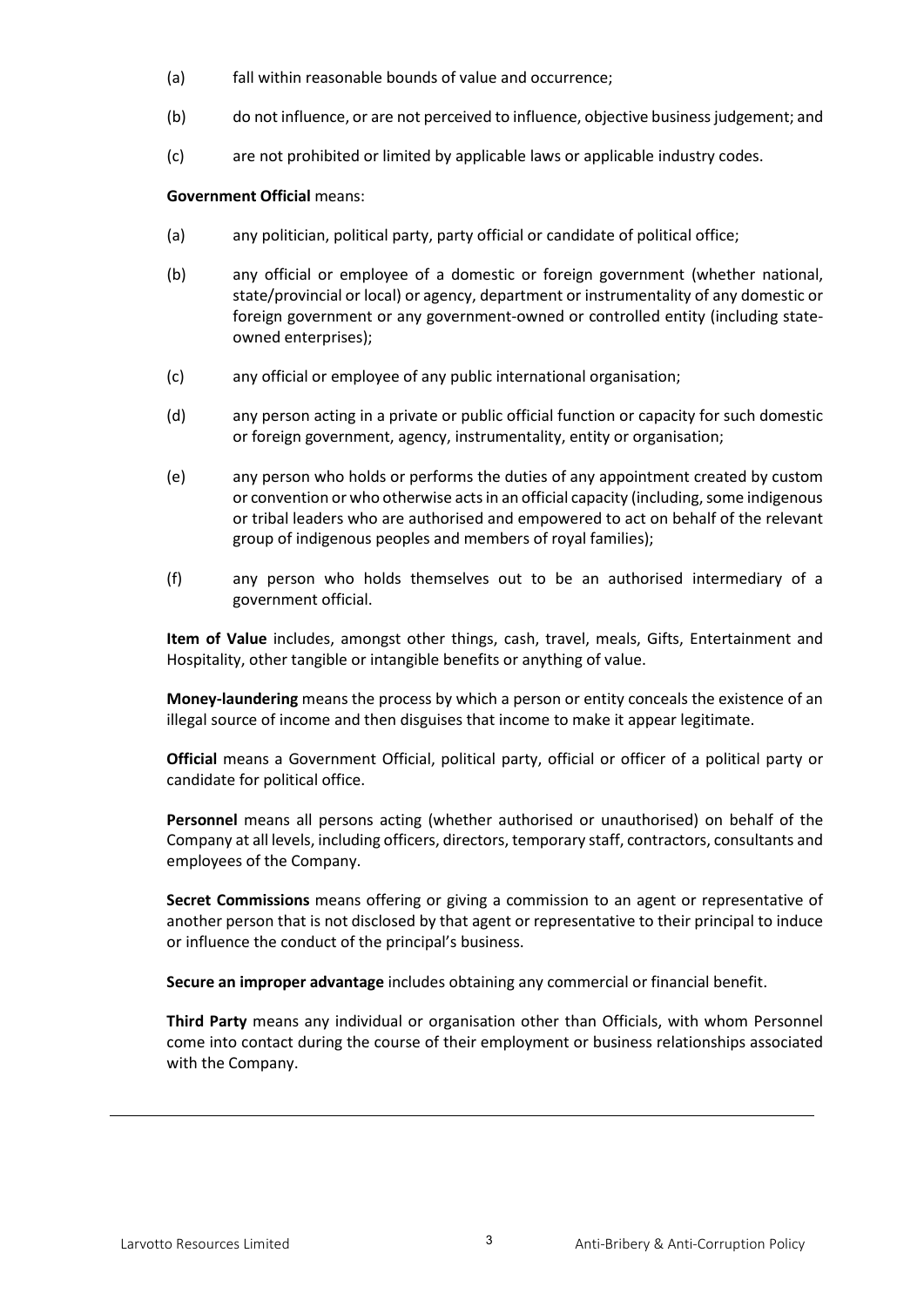## **3. Purpose**

## **The purpose of this ABC Policy is to:**

- (a) set out the responsibilities of the Company and its management and Personnel in upholding the Company's commitment to preventing any form of Bribery or Corruption; and
- (b) provide information and guidance to Personnel on how to recognise and deal with any potential Bribery and Corruption issues.

## **4. Scope and authority**

The Company requires all Personnel to comply with this ABC Policy as well as the Anti-Corruption Legislation. The prevention, detection and reporting of Bribery and other forms of Corruption are the responsibility of all those working for the Company or under its control.

This ABC Policy applies to all Personnel, including directors, temporary staff and contractors, and Business Associates of the Company. This Policy supplements, and does not replace, the Code of Conduct applicable to the Company and any of its subsidiaries.

# **5. Responsibility for policy compliance and training**

- (a) The Company's Board is responsible for the overall administration of this ABC Policy. The Board will monitor the implementation of this ABC Policy and will review on an ongoing basis the ABC Policy's suitability and effectiveness. Internal control systems and procedures will be audited regularly to ensure that they are effective in minimising the risk of non-compliance with this ABC Policy.
- (b) A copy of this ABC Policy will be made available to all Personnel via the Company's intranet and in such other ways as will ensure the ABC Policy is available to Personnel wishing to use it.
- (c) All Personnel are required to understand and comply with this ABC Policy and to follow the reporting requirements set out in this ABC Policy. To this end, regular and appropriate training on how to comply with this ABC Policy will be provided to all senior managers and other relevant Personnel by the Board for each business. However, it is the responsibility of all Personnel to ensure that they read, understand and comply with thisABC Policy.
- (d) All Business Associates are required to be made aware of this ABC Policy and to undertake to comply with this ABC Policy in relation to any of their dealings with, for or on behalf of the Company.
- (e) The prevention, detection and reporting of Bribery and other improper conduct addressed by this ABC Policy are the responsibility of all those working for or engaged by the Company. All Personnel should be vigilant and immediately report any breaches or suspicious activity to the officer responsible for compliance.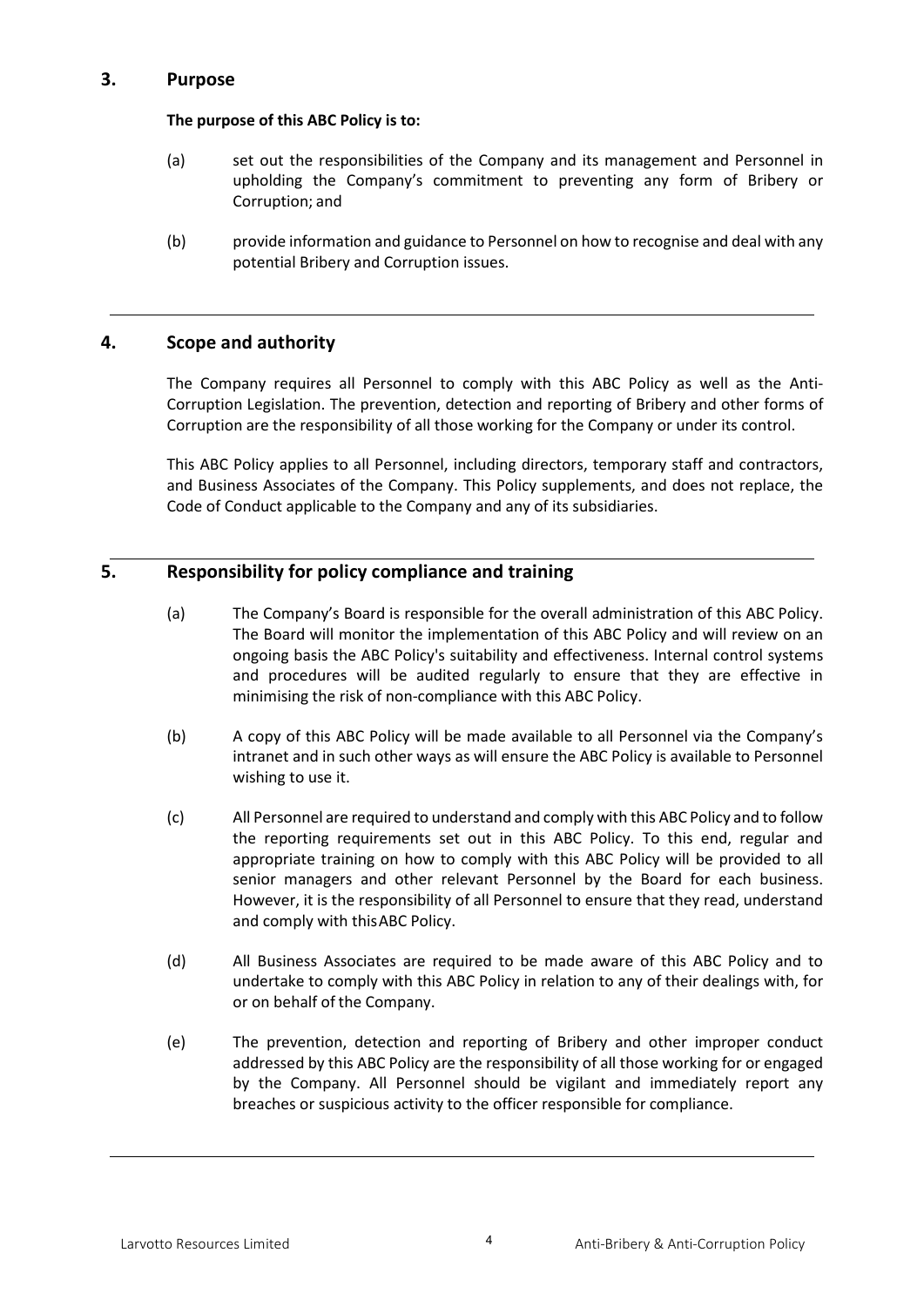# **6. Consequences of breaching this ABC policy**

- (a) Bribery and the related improper conduct addressed by this ABC Policy are very serious offences that will be taken seriously, reviewed and thoroughly investigated by the Company. Depending on the circumstances, the incident may be referred to regulatory and law enforcement agencies.
- (b) A breach of this ABC Policy may also expose Personnel and the Company to criminal and/or civil penalties, substantial fines, exclusion from tendering for government or private contracts, loss of business and reputational damage.
- (c) Breach of this ABC Policy by Personnel will be regarded as serious misconduct, leading to disciplinary action which may include termination of employment.

# **7. Policy**

#### **7.1 General**

- (a) Personnel must:
	- (i) understand and comply with this ABC Policy and attend all relevant training;
	- (ii) not engage in Bribery or any other form of Corruption or improper conduct;
	- (iii) not make Facilitation Payments;
	- (iv) not offer, pay, solicit or accept Secret Commissions;
	- (v) not engage in Money-laundering;
	- (vi) not give or accept Items of Value where to do so might influence, or be perceived to influence, objective business judgement or otherwise be perceived as improper in the circumstances.
	- (vii) obtain required approvals for political contributions and charitable donations;
	- (viii) maintain accurate records of dealings with Third Parties; and
	- (ix) be vigilant and report any breaches of, or suspicious behavior related to, this ABC Policy.
- (b) This ABC Policy does not prohibit the giving of normal and appropriate hospitality to, or receiving it from, Third Parties.

#### **7.2 Prohibition against Bribery and Corruption**

- (a) The Company strictly prohibits Personnel engaging in or tolerating Bribery or any other form of Corruption or improper conduct.
- (b) The Company's corporate values require that in all aspects of business all Personnel act honestly, adhere to the highest ethical standards, and act in compliance with all relevant legal requirements. In this respect Personnel must not engage in Bribery or any other form of Corruption.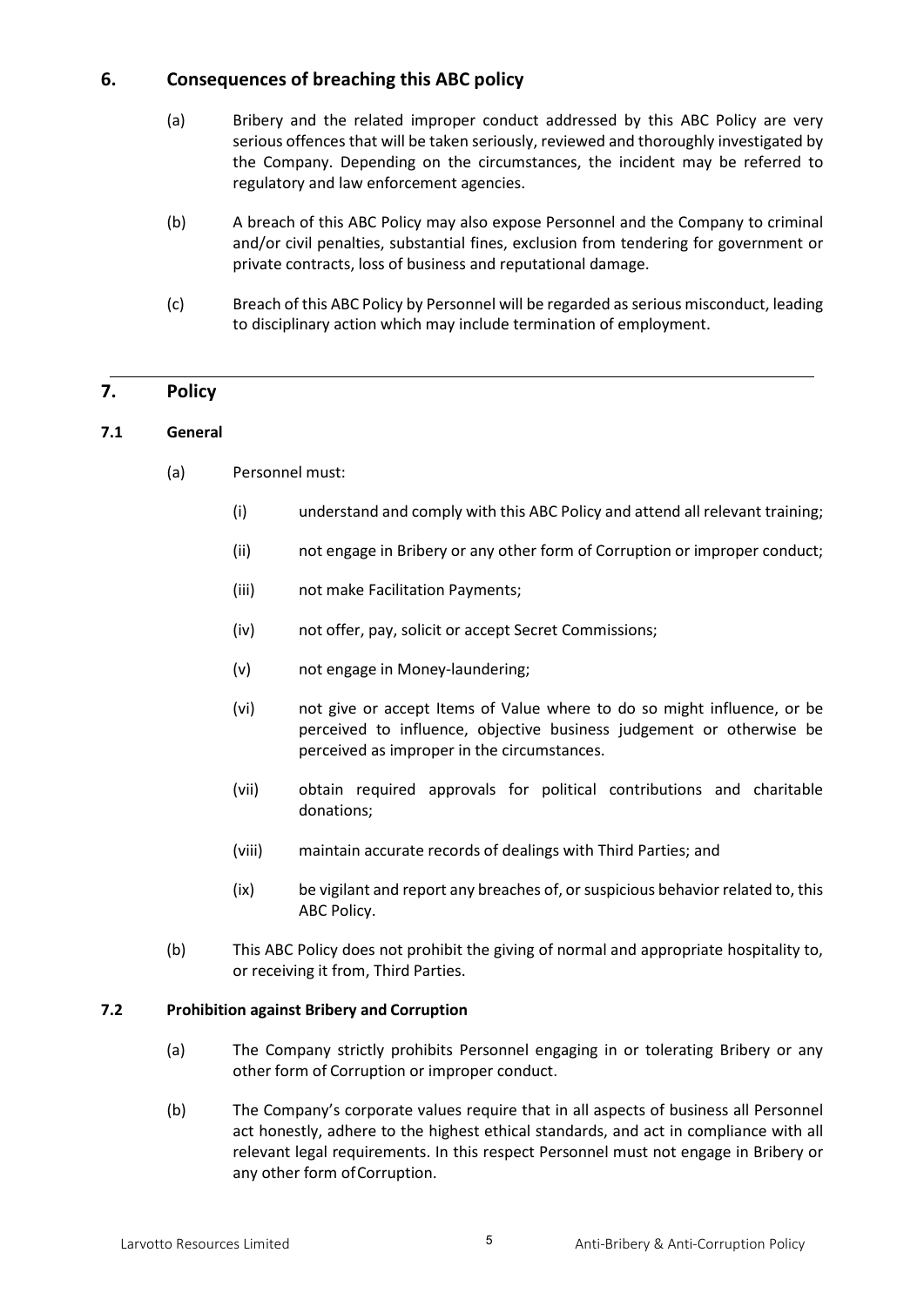- (c) The prohibition of Bribery under this ABC Policy includes the provision or conveying of an Item of Value to any Third Party, Official or family members of Officials, whether directly or indirectly, to secure any improper advantage or to obtain or retain business. This means that Personnel must not:
	- (i) offer, promise or give an Item of Value with the intention of influencing an Official or Third Party who is otherwise expected to act in good faith or in an impartial manner, to do or omit to do anything in the performance of their role or function, in order to provide the Company with business or an improper advantage;or
	- (ii) authorise the payment or provision of Items of Value to any other person, if it is known, or reasonably should have been known, that any portion of that payment or Item of Value will be passed onto an Official or Third Party to secure an improper advantage or obtain or retain business; or
	- (iii) engage, or procure, a third party to make a payment or provide an Item of Value to an Official or Third Party, (or to procure another person to make such payment or provision), in order to secure an improper advantage or obtain or retain business.
- (d) The prohibition of Bribery under this ABC Policy also includes the request or acceptance of (or the agreement to accept) an Item of Value froman Official or Third Party either:
	- (i) intending that, in consequence, a function or activity should be performed improperly (whether by the requestor/acceptor or another person);or
	- (ii) where the request, agreement or acceptance itself constitutes the recipient'simproper performance of a function or activity; or
	- (iii) as a reward for the improper performance of a function or activity (whether by the recipient or another person).

## **7.3 Prohibition on Facilitation Payments, Secret Commissions and Money-laundering**

- (a) The Company does not condone the making of Facilitation Payments, Secret Commissions and Money Laundering.
- (b) Personnel are prohibited from:
	- (i) making Facilitation Payments;
	- (ii) offering, paying, soliciting or receiving Secret Commissions; and
	- (iii) engaging in Money-laundering.

## **7.4 Political Contributions and CharitableDonations**

#### (a) **Political Contributions**

The Company prohibits Personnel from making political contributions to Officials on behalf of the Company. Any donations above a level determined in Federal legislation must be disclosed annually to the Australian Electoral Commission and will be published on its website.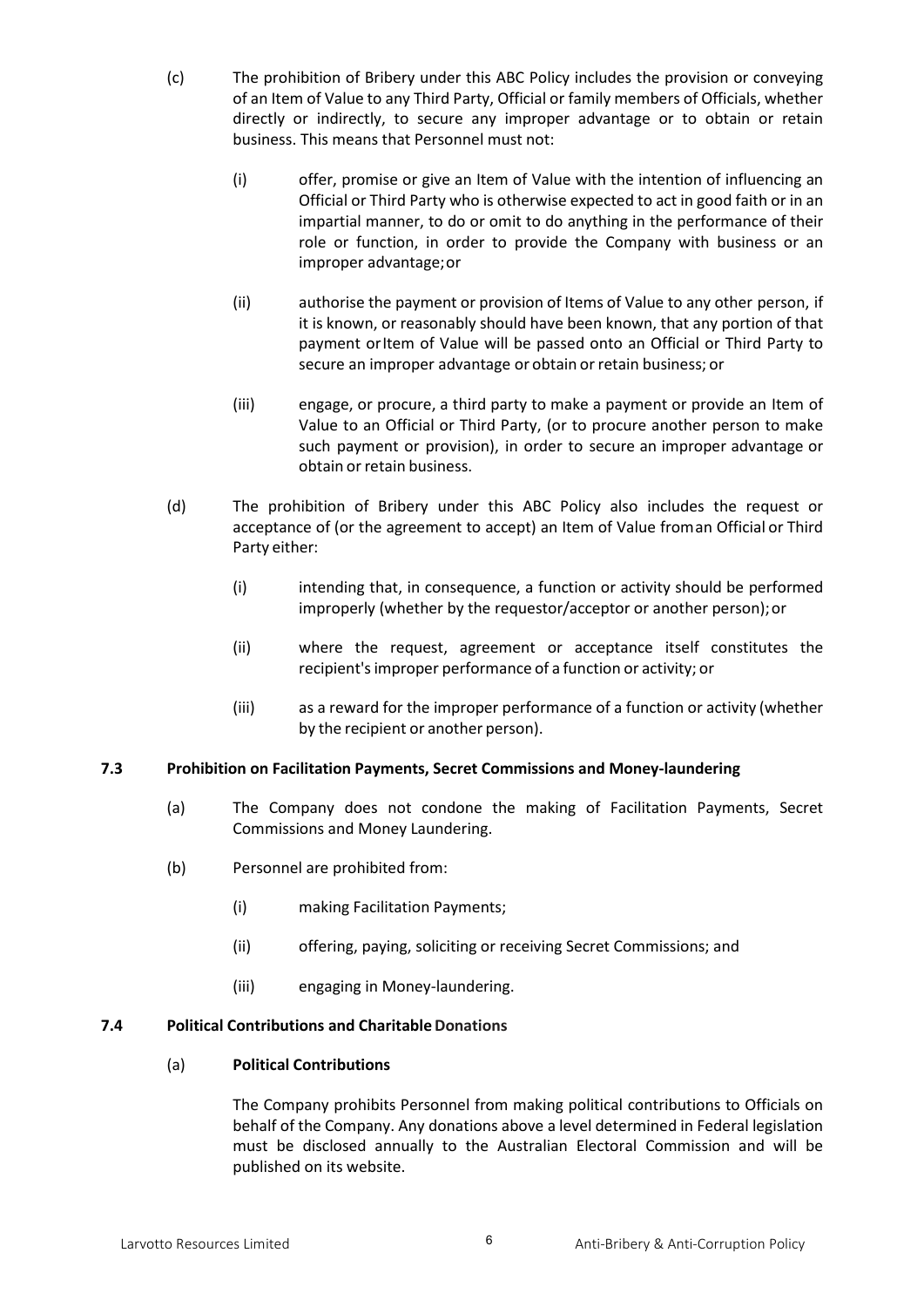This ABC Policy does not seek to curtail an individual's freedom to make political contributions in their personal capacity.

The context of any other political contributions is key in determining their appropriateness. For instance, it is permissible for the Company to make a payment to attend a political function in circumstances where such payment could not be construed as an attempt to influence the political party.

If you are in any doubt as to the appropriateness of any political contribution, you should consult the Board before it is given or accepted or otherwise as soon as possible.

#### (b) **Charitable Donations**

The Company can only make charitable donations that are legal and ethical under Local Laws and practices. In order to ensure that donations made by the Company to charitable organisations are for proper charitable purposes, Personnel must only make donations on behalf of the Company to charitable organisations previously approved by the Company and within approved financial limits.

A list of approved charitable organisations is to be maintained by the Board and provided upon request.

#### **7.5 Interactions with Officials and Third Parties must be Compliant**

- (a) All interactions with Officials, Third Parties and Business Associates must comply with this ABC Policy, and the Company and Personnel must not take any actions, whether direct or indirect, which create the appearance of impropriety regardless of whether there is any improper intent behind theiractions.
- (b) The prohibitions under this ABC Policy include a prohibition on Personnel using personal funds to undertake any interaction or transaction that is prohibited under this ABC Policy.

#### **7.6 Documentation and Recordkeeping**

- (a) As part of the Company's commitment to open and honest business practice the Company requires all of its businesses to maintain accurate books of account and records.
- (b) The Company and its subsidiaries must keep accurate and complete records of all business transactions:
	- (i) in accordance with generally accepted accounting principles and practices;
	- (ii) in accordance with the Company's accounting and finance policies; and
	- (iii) in a manner that reasonably reflects the underlying transactions and events.
- (c) It is the responsibility of all Personnel to ensure that all business transactions are recorded honestly and accurately in the value register and that any errors or falsification of documents are promptly reported to the appropriate member of the senior management team of the relevant business, and corrected. No accounts are to be kept "off the books" to facilitate or conceal improper payments.
- (d) All Personnel must record Items of Value given or received in the expense reports and approved in accordance with the relevant expense policy.